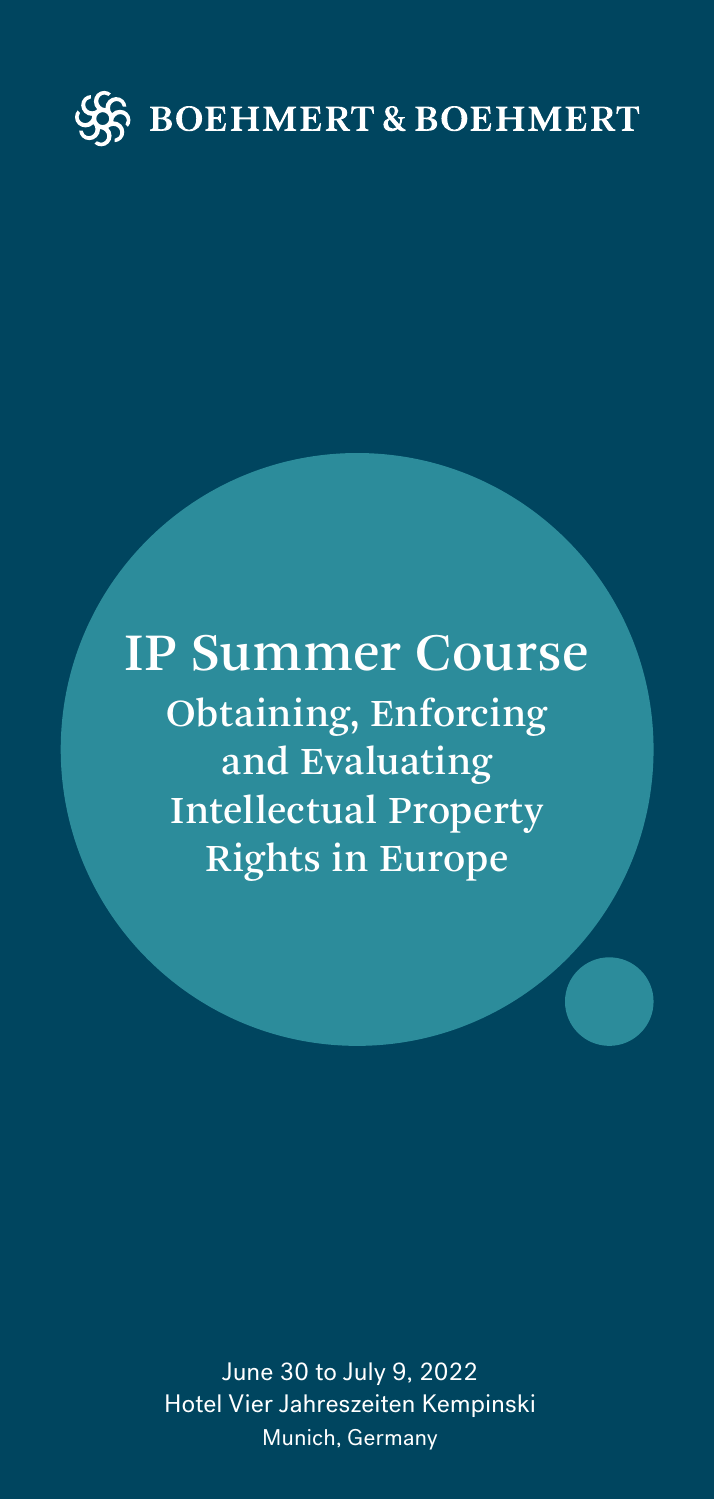## **IP Summer Course**

### June 30 – July 2, 2022

Trade Marks, Designs, Copyright & Trade Secrets

### July 4 – 9, 2022

Patents, Utility Models & Designs

Our course introduces important aspects of obtaining, enforcing, evaluating and licensing Intellectual Property Rights in Europe, providing you with a summary of the fundamental strategies of patent, design, trade mark and trade secret protection as well as an insight into the practice of Intellectual Property Professionals.

The first part of the seminar deals with trade marks, copyright and the unfair competition law for protecting intellectual property, and the second part is dedicated to the protection of technology and innovations by patents, utility models and designs. This part includes a visit of oral proceedings at the European Patent Office (EPO) and covers issues of patent enforcement, licensing and IP management.

Our courses are aimed at in-house lawyers, corporate patent and trade mark managers as well as other intellectual property professionals.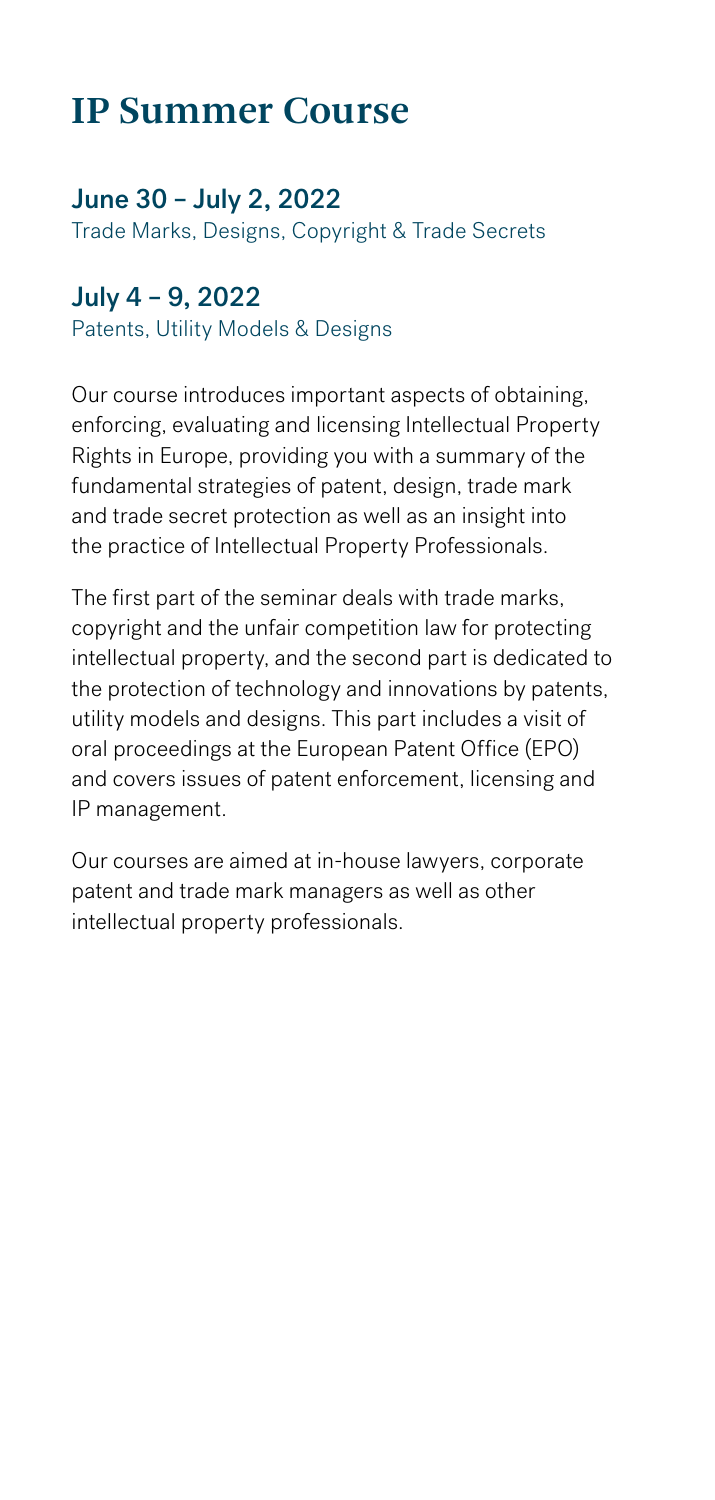## **Your benefits**

In the IP Summer Course you will learn about:

- Options and Strategies of obtaining patent protection in Europe, including a summary of the upcoming Unitary Patent System.
- Recent developments in the patenting of softwarerelated and biochemical inventions in Europe, including specific IP issues relating to pharmaceuticals.
- Important aspects of the prosecution of European Patents as well as opposition and appeal procedures at the European Patent Office, including attending an Official Hearing at the EPO.
- Patent litigation in Europe, with a specific view to Germany, including claim construction and patent invalidation as well as a comparison with the practice in Japan and the USA.
- The usefulness of utility models and design protection, including the EU Community Design.
- Important aspects of licensing, IP management, IP valuation and technology transfer in Europe, including software and e-commerce, with a comparative view to other regions.
- Options and Strategies of obtaining trade mark protection in Europe, including the EU Community Trade Mark.
- The protection of trade dress and legal protection beyond registered rights.
- Means of defence against counterfeits, including antipiracy and border seizure measures.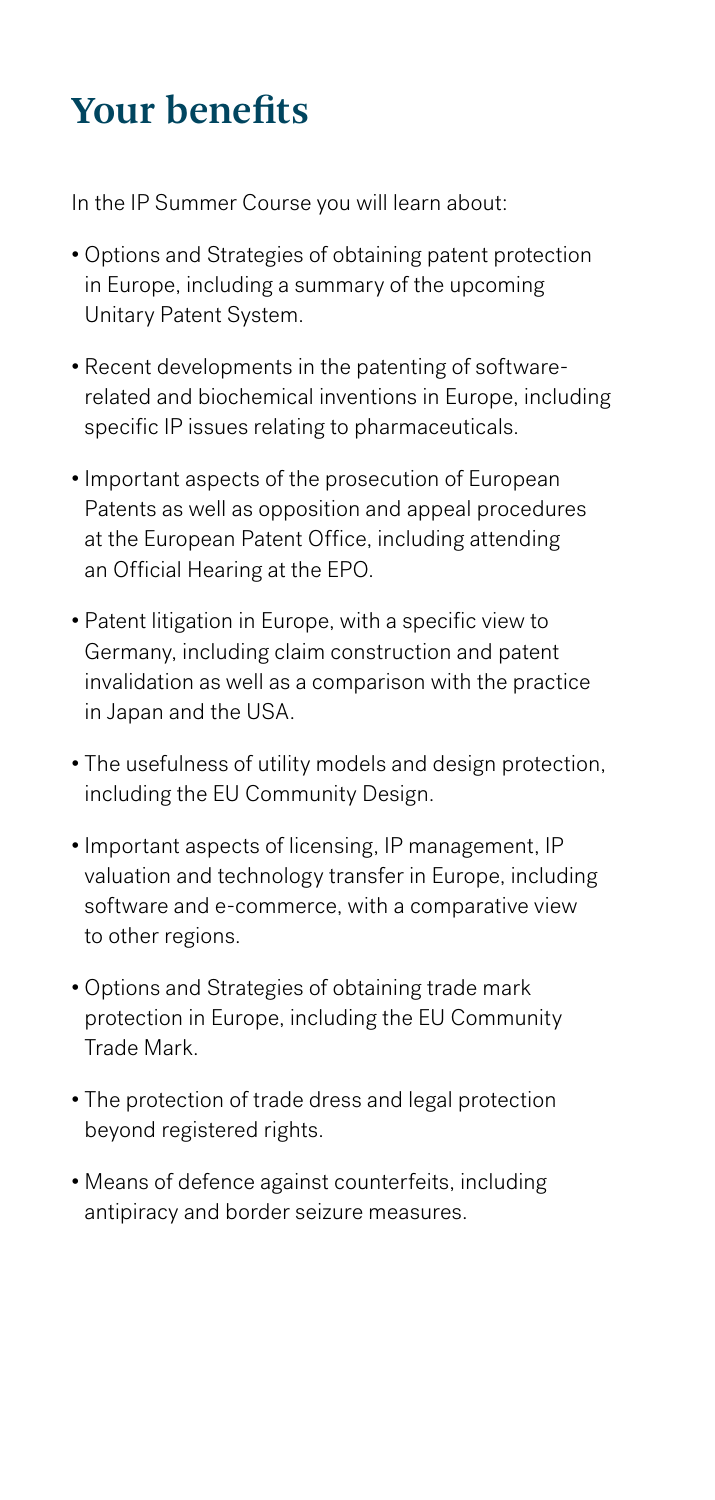## **Speakers**

Besides numerous speakers from our company including Prof. Dr. Heinz Goddar, you can look forward to many new and well-known guest speakers:

#### Professor Martin J. Adelman

Professor of Intellectual Property Law, George Washington University Law School, Washington, D.C., USA

#### Peter Berg

Chief IP Counsel Infineon, Munich, Germany

#### Ignacio de Castro

Deputy Director, WIPO Arbitration and Mediation Center, Geneva, Switzerland

#### Julia Diana Dias

Senior IP Policy Counsel, Huawei Technologies Co. Ltd., Munich, Germany

#### Prof. Dr. Josef Drexl, LL.M.

Director Intellectual Property and Competition Law, Max-Planck-Institute for Innovation and Competition, Munich, Germany

#### Marianne Grabrucker

Former Presiding Judge, Federal Patent Court, Munich, Germany

#### Edgar H. Haug

Attorney at Law Chairman of Haug Partners LLP, New York, USA

#### Keiko Kawakami

Patent Attorney, Partner of Innoventier LPC, Osaka, Japan

#### Dr. Florian Kirschenhofer

Max-Planck-Innovation GmbH, Munich, Germany

#### Georg Kreuz

Chief IP Counsel - Europe, Huawei Technologies Co., Ltd., Munich, Germany

#### Sandra Kuzmich

Attorney at Law Haug Partners, LLP, New York, USA

#### Prof. Dr. Ulrich Moser

Fachhochschule Erfurt, Erfurt, Germany

#### Dr. Alexandros Papaderos

Technical University of Munich (TUM), Munich, Germany

#### Christian Schalk

LL.M.Eur., M.A., Senior Trademark Counsel, Bayer Intellectual Property GmbH, Monheim, Germany

### Peter Svejkovsky

Chief IP Counsel, Robert Bosch GmbH, Stuttgart, Germany

#### Nikolaus Thumm

Lecturer at Technical University of Berlin (TUB), Berlin, Germany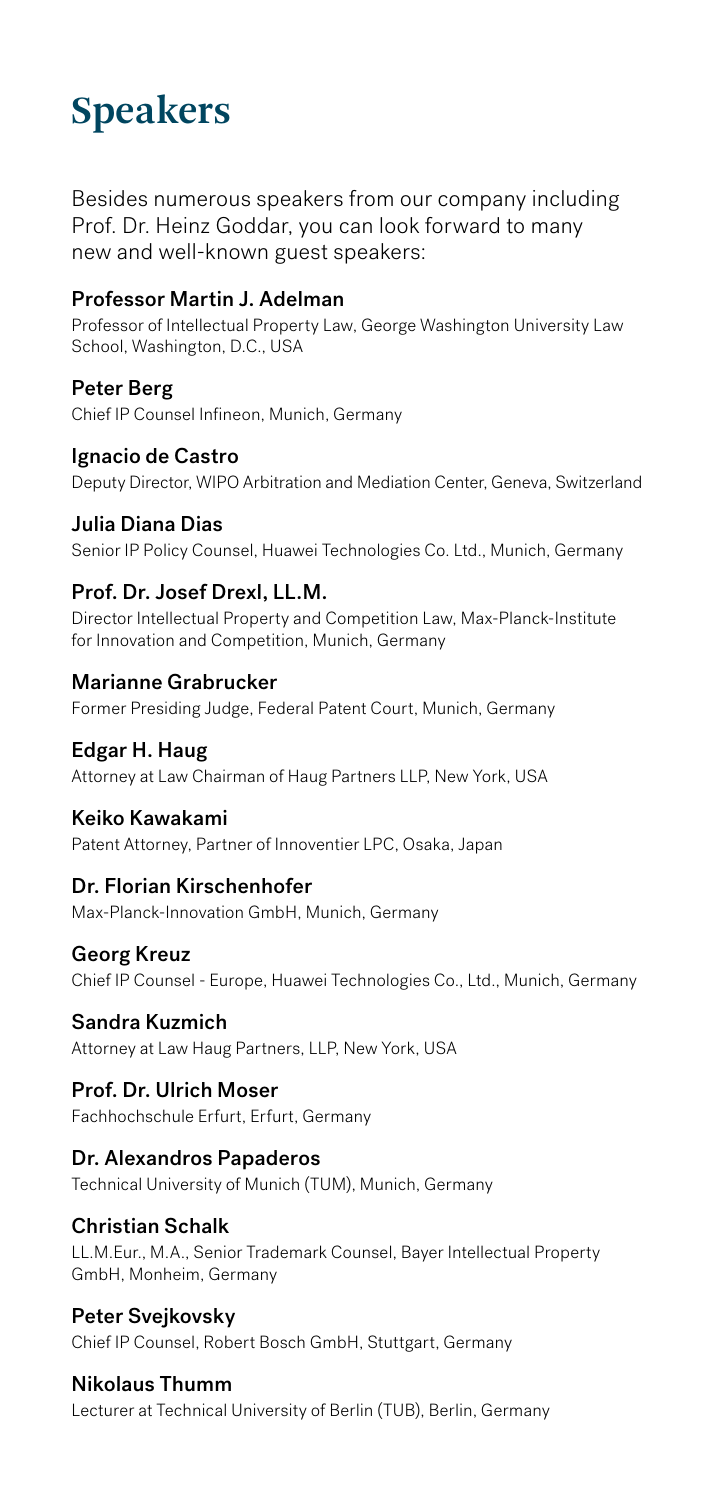### **Programme**

To check out the complete programme of our IP Summer Course, please visit our website: www.boehmert.com



During your visit to Munich we offer the following highlights:

Opening Reception & Dinner June 30, 2022 at 7:00 p.m. & July 4, 2022 at 7:30 p.m.

Half-day excursion to Bavarian countryside, including boat ride on Lake Starnberg and dinner July 2, 2022 at 1:00 p.m.

Visit to EPO July 6, 2022 at 9:00 a.m.

Closing Dinner July 8, 2022 at 7:00 p.m.

Full day excursion to Bavarian Countryside including Castle Neuschwanstein July 9, 2022 at 7:30 a.m. until 6:00 p.m.